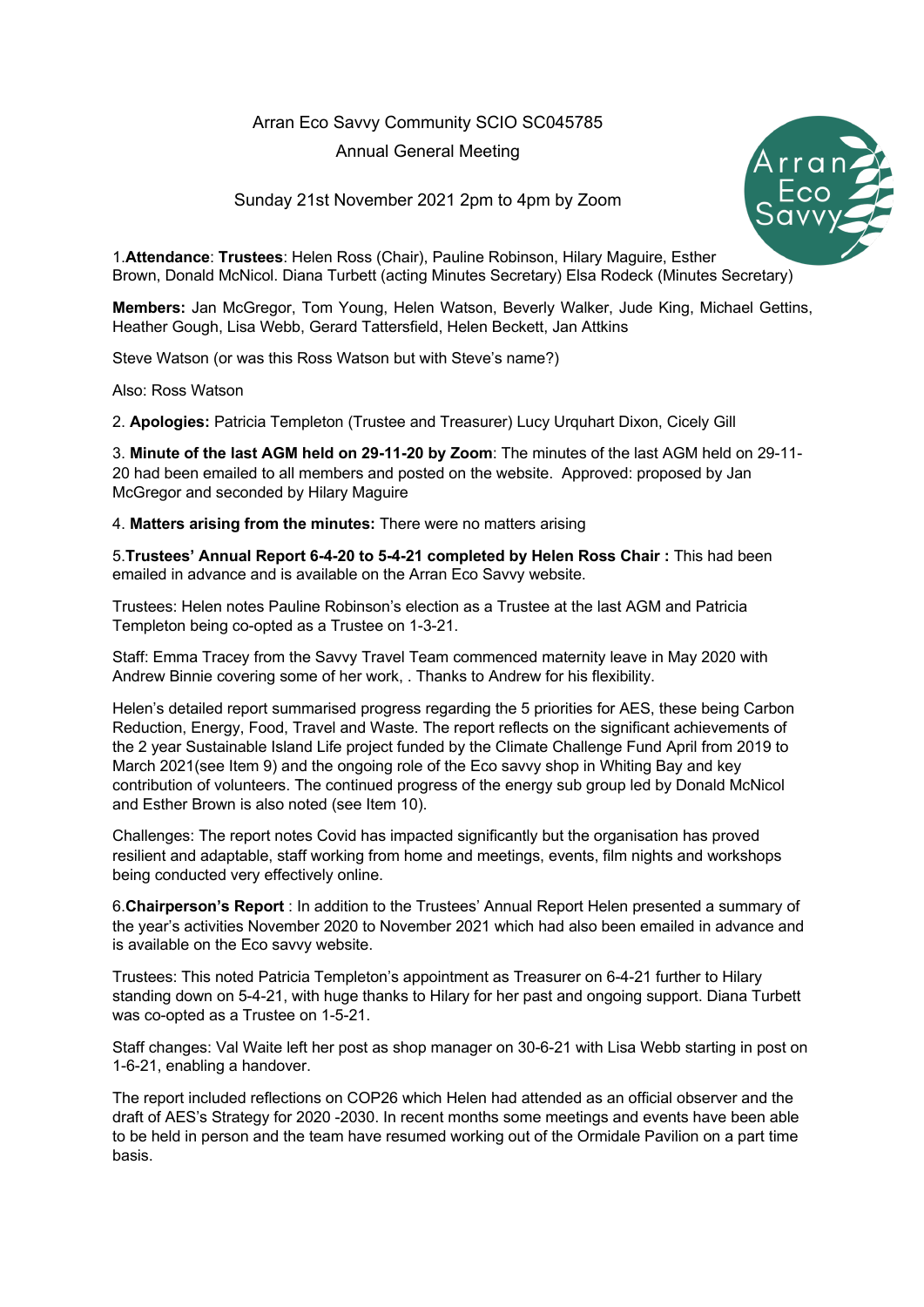Thanks were extended to all staff members, volunteers and trustees for their ongoing contribution and support.

7. **Consideration of the annual accounts: 6-4-20 to 5-4-21:** The draft Financial Review and Accounts were emailed in advance and will be available on the Eco Savvy website. Hilary advised the Trustees' Annual Report will be included within the Accounts and are subject to an independent review before being submitted to OSCR. She explained that Covid has caused a back log and delayed the independent review.

In spite of the difficulties brought by the Covid-19 pandemic, the Charity has been able further to improve its healthy financial position; Total Unrestricted Funds have increased by £22,649, from £23,877 at 5 April 2020 to £46,526 carried forward at the year end.

The Restricted Fund balance of £7,229 at 5 April 2021 (2020: £10,488) represents the cost less depreciation of the e-bikes purchased through funding from the Energy Savings Trust, the Climate Challenge Fund and North Ayrshire Council. The total cost of e-bikes purchased has been £33,035 and they are being depreciated over two years.

During the year to 5 April 2021 the Charity had incoming resources of £198,843 compared to £181,412 in the previous year. There were total resources expended of £179,453 compared to £174,746 in the previous year. The Charity's main grant funding during the year was from the Climate Challenge Fund amounting to

£143,795 (2020: £149,794). This was the second year of a two year funding award from the Climate Challenge Fund which ended on 31 March 2021.

Hilary will update members, should any changes arise further to the independent scrutiny.

The Accounts for the Trustees' Annual Report were agreed: - proposed for approval by Esther Brown and seconded by Diana Turbett.

8. **Election of Trustees:** Helen advised Esther has given notice she wishes to stand down. Esther is a founder Trustee and has worked tirelessly for Arran Eco Savvy since it's inception. She will continue as a member and to be actively involved in the Arran Community Renewables project . Helen expressed our huge appreciation of Esther's contribution to Arran Eco Savvy.

Helen Ross was nominated by Diana Turbett, seconded by Beverly Walker

Hilary Maguire was nominated by Pauline Robinson, seconded by Elsa Rodeck

Donald McNicol was nominated by Esther Brown, seconded by Jan Attkins

Pauline Robinson was nominated by Elsa Rodeck, seconded by Hilary Maguire

Patricia Templeton was nominated by Diana Turbett, seconded by Esther Brown

Elsa Rodeck was nominated by Jan McGregor, seconded by Pauline Robinson

Diana Turbett was nominated by Helen Ross, seconded by Jan McGregor

9. **Sustainable Island Life (SIL) Project :** Jude King presented a summary of the 2 year project, funded by the Scottish Government's Climate Challenge Fund from April 2019 to March 2021 .Arran Eco Savvy was awarded the funding to continue the grant focus on energy efficiency, but targeting two other low carbon strands: travel and food. The project empowered residents to adopt lower carbon behaviours to reduce CO2e through activities and education in energy and water efficiency, food, travel and climate literacy. Delivery was by a team of six: a full time Project Manager (Jude), a part-time Energy and Water Advisor (Charlotte Mann), a part-time Project Coordinator and Climate Literacy Trainer (Ruth McLaren), two part time Savvy Travel Coordinators (Emma Tracey and Andrew Binnie) and a part time Sustainable Food Coordinator (Jess Wallace). The full report detailing outcomes are available on the website and detailed in the Trustees' Annual Report. Jude also advised